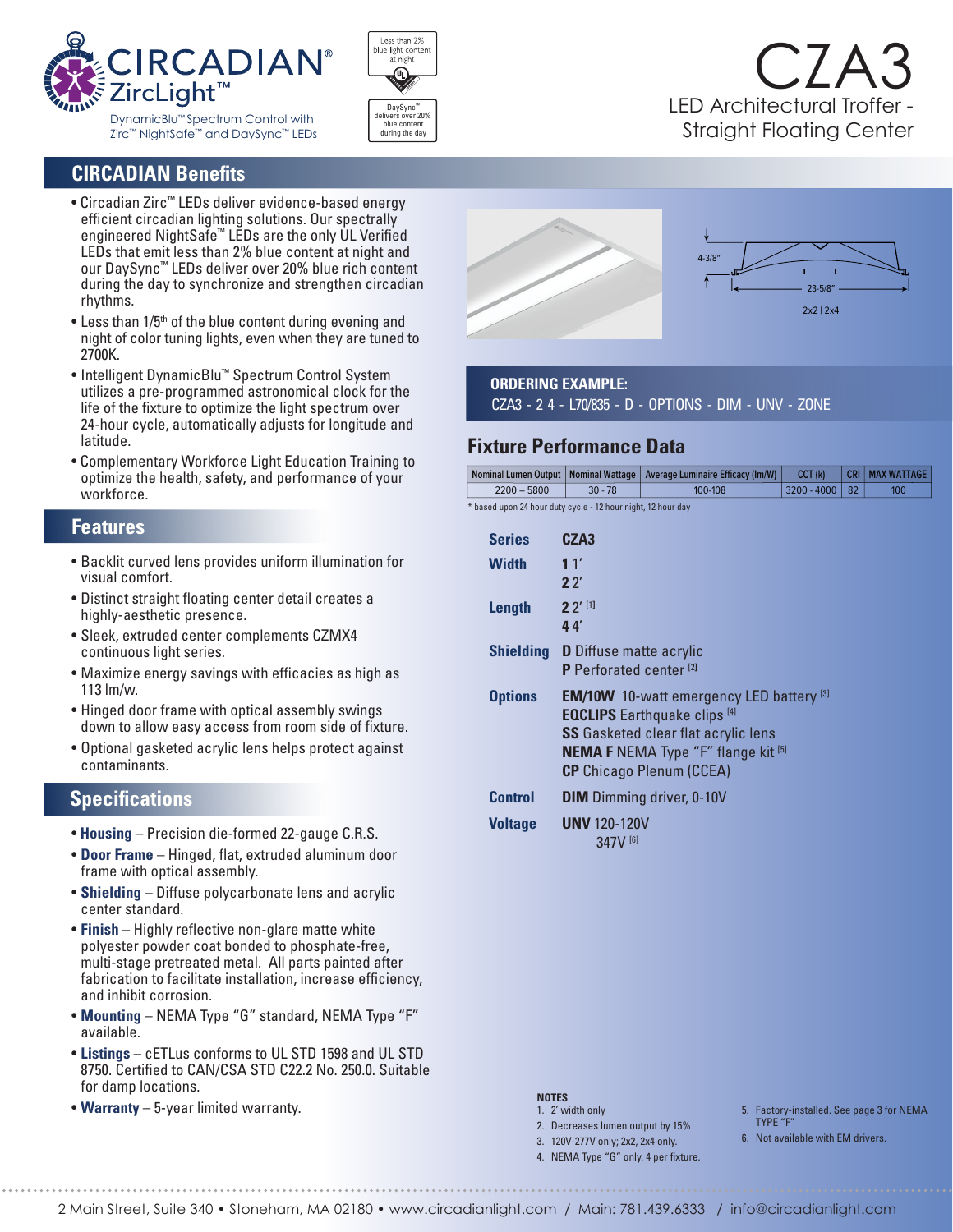





## **Photometry**

#### **CZA3-14-L63/835-D-DIM-UNV**

Total Luminaire Output: 5876 lumens; 62.4 Watts | Efficacy: 94.0 lm/W | 82 CRI; 3500K CCT



# **CZA3-22-L50/835-D-DIM-UNV C**

Total Luminaire Output: 4701 lumens; 48 Watts | Efficacy: 97 Im/W | 82 CRI; 3500K CCT Ince the Luminaire Output: 4701 lumens; 48 Watts | Efficacy: 97 lm/W | 82 CRI; 3 **LUMEN SUMMARY** Luminaire Output: 4701 lumens; 48 Watts | Efficacy: 97 lm/W | 82 C 90 0 0 0

65 655 635 469 582 75 319 227 208 281



#### **CZA3-24-L70/835-D-DIM-UNV** 90° 90 0 0 0

Total Luminaire Output: 6722 lumens; 63 Watts | Efficacy: 106 lm/W | 82 CRI; 3500K CCT **N**<br>t: *S* $\frac{1}{2}$  **D D M**  $\frac{1}{2}$  **D M**  $\frac{1}{2}$  **D W**  $\frac{1}{2}$  **B W**  $\frac{1}{2}$  **B**  $\frac{1}{2}$  **D**  $\frac{1}{2}$  **D**  $\frac{1}{2}$  **D**  $\frac{1}{2}$  **D**  $\frac{1}{2}$  **D**  $\frac{1}{2}$  **D**  $\frac{1}{2}$  **D**  $\frac{1}{2}$  **D**  $\frac{1}{2}$  **D**  $\frac{1}{2}$  **D**  $\frac{1}{2}$  **D**  $\frac{1}{2}$  **D \frac LUMEN SUMMARY** 0 - 40 3188 47 0 - 60 5384 80 5384 **LUMEN SUMMARY ZONE LUMENS % FIXTURE**